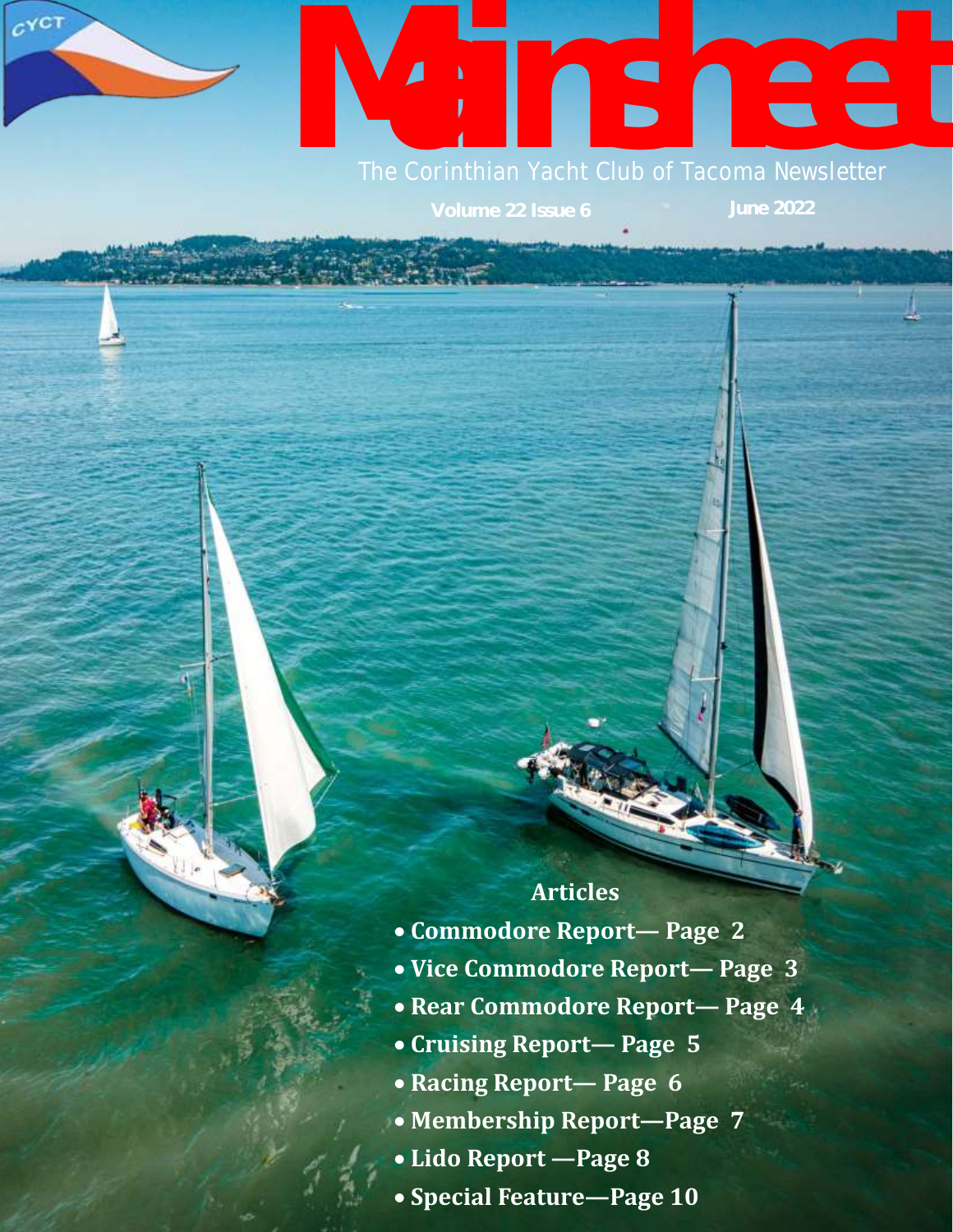

# Commodore Report



Hello all of you sailors and power boaters, hasn't it been great being on the water so far this sailing season. Last weeks Windseekers race on May 18 would be one to remember or to completely forget about. That night, everyone made the right choice by either staying in the comforts of the marina, or by going out and braving the strong puffs of wind. You all returned home safe that night. As for the runaway temporary marks, they were found by the Race Committee Captain Don Kimball and Russ Chamberlain the next day. Thank you both for hunting them down and bringing them back home.

Well, here we are moving right in to the month of June. This means the club will have its first General Meeting outdoors at the clubhouse on Monday June 13th. The clubhouse has had its spring cleanup already. Thanks to your clubs Rear Commodore Brendan Smith and all of his volunteer helpers. So, looking forward to meeting outside and having more sunshine at the clubhouse.

Opening Day of boating season 2022 in Seattle was absolutely fabulous. I am sure if you were there, you had a great time despite the mediocre weather. I know I did. Thank you all who were there. If you did not get a chance to come and see the show and party like a rockstar, you should mark your calendar for next years Opening Day. They promise it will even be a better show next year. Rock On!!

The club has lots of events planned throughout the year. Take a look at the club's calendar and see which ones you can go with. Remember this is an ALL volunteer club. You joined the club, it's your club, make it a place where you want to be, and invite your friends to join as well.

Until next time……

Michael Stanford Commodore S/V Lycian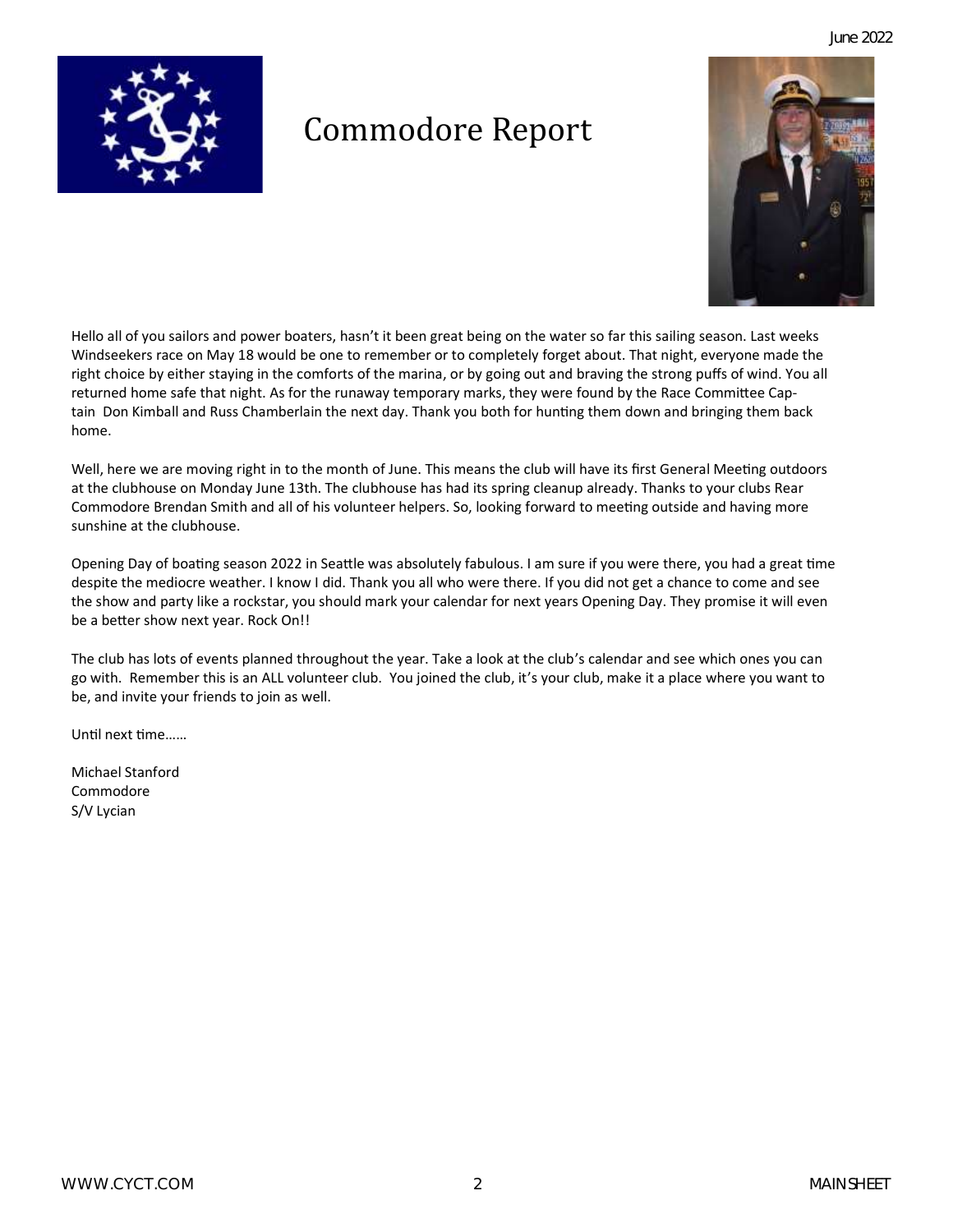

# Vice Commodore Report



Hello CYCT! Welcome to Summer 2022!!! I'm so happy that it's finally here!!!!!

We had a GREAT showing and an all-around fun time at Opening Day. Thanks to all who came out, and of course, our Commodore Michael, for his hard work. It appears life is slowly returning to normal, post COVID (don't want to jinx it) **?** 

We've had a great time so far with Windseekers and congratulations to our winners for the Spring Series: PHRF Fast: GraceE PHRF Half-Fast: Slick (With an honorable mention for Goes to 11, who volunteered for RACE COMMITTEE for the first race of the year) Windseekers Flying: Blue Jay Windseekers Non-Flying: Work Release

We've had a record number of boats so far this year!! Thanks to all our racers!

I've been tied up with Work and Family stuff, so haven't made any progress this last month on the website. I'll get it there, I promise. Keep your feedback coming! webmaster@cyct.com

Fair Winds, John Coyne Vice Commodore R/V Wild Thing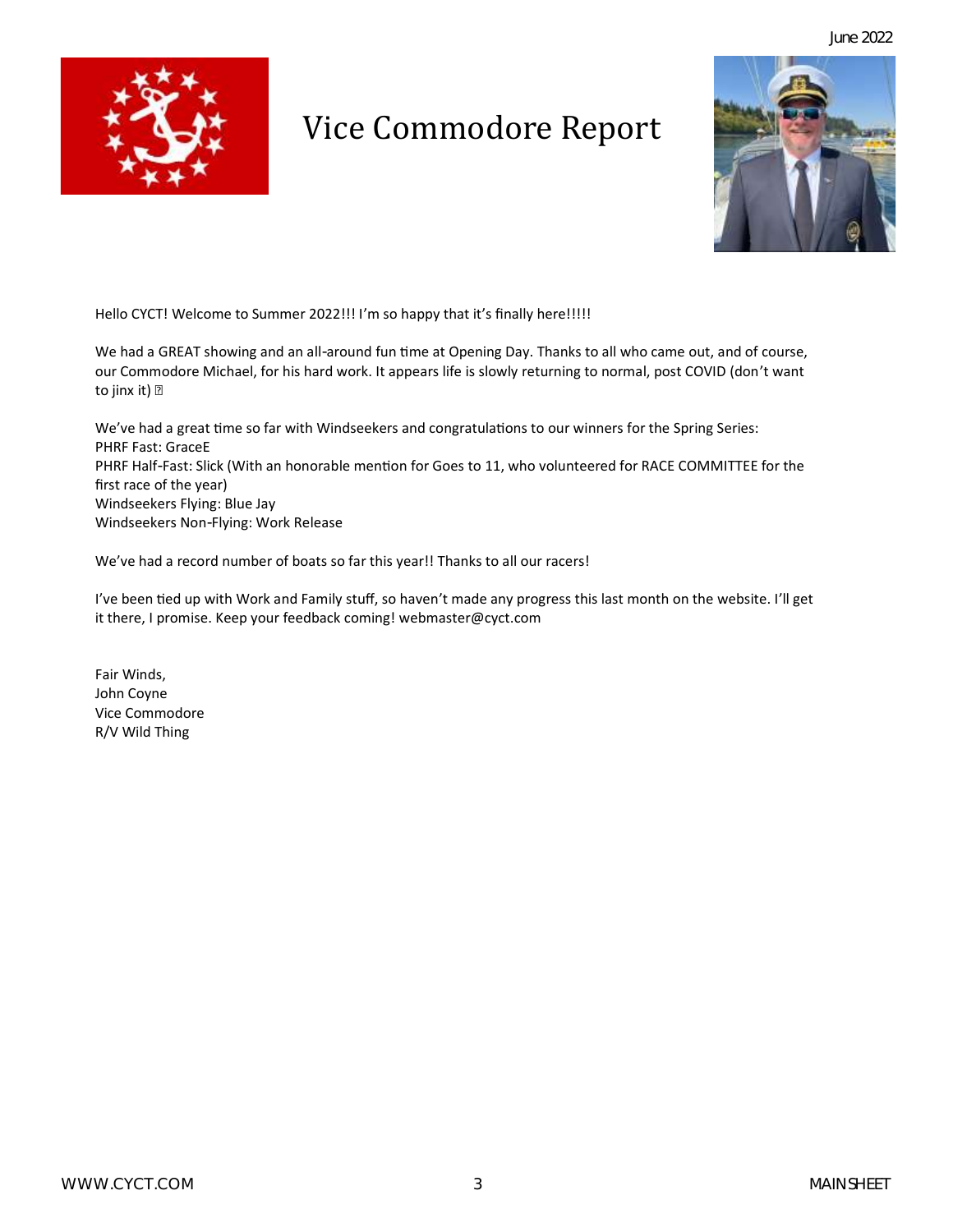

# Rear Commodore Report



Not much to report from the Rear Commodore. Looking forward to a great summer ahead!

Brendan Smith Rear Commodore S/V Knotty Coug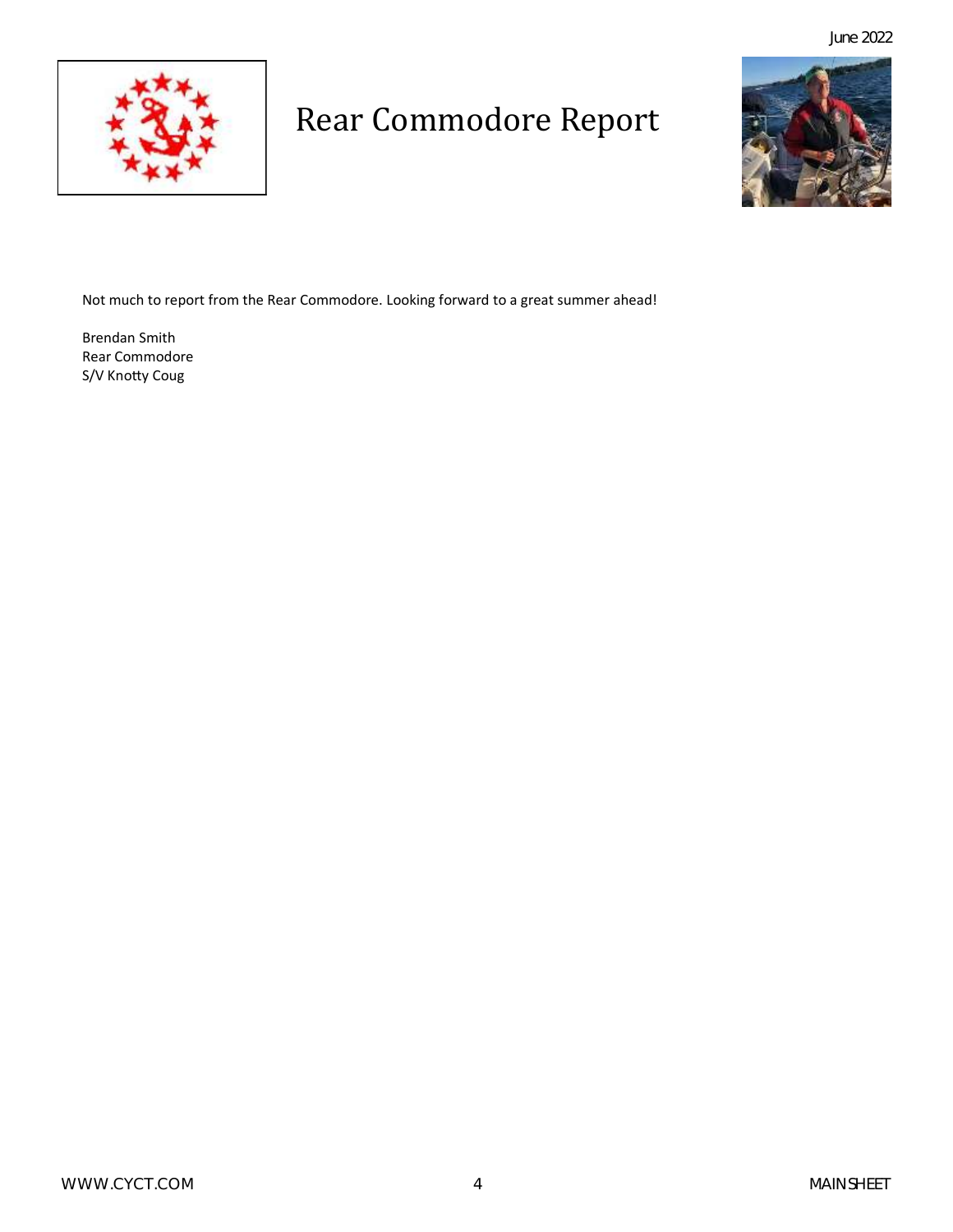

# Cruising Report



For those of you who attended the Memorial Day Cruise, thank you, we hope you enjoyed.

Opening day was May 7th and 8th, again thank you for lending your support. The event was well attended and everyone appeared to be having a great time even, though the weather was not the best. There was plenty of alcohol flowing and some snacks too. Even though we were not able to attend the full weekend, by all the postings and after a 2 year covid break, it was awesome to see the boating community getting together to celebrate what we love, boats.

As we turn to June, we have our day sail rally on Saturday, June 11th. Some of the club are meeting at Rock the Dock on Friday. If you haven't checked the website. There is a vessel safety inspection, voluntarily, that was set up as part of the day sail. By June 8 , earlier is preferred, we need rsvps as there is a lot of planning that has to happen for a successful event. Please arrive at the Seaport public dock by 1030-1100 am on Saturday, have one person check in and the rest stay on board until the inspection/checkin/crew challenge is completed for each participant. Remember to bring cash, 10 and 2/5.00 dollar bills for rally fee and poker run.

### June 17-19th Port Orchard Cruise

We are looking for a host for this weekend. Skippers remember to contact the Port Orchard marina to register your vessel 360- 876-5535. We have 12 slips reserved so come on down, and enjoy a great town and great company.

#### July 2-4 Quartermaster Harbor

No host raft up, come hang out and enjoy the weekend. This is a great place to hang, you can raft up or anchor out and dinghy over to other boats. Easy anchoring, makes this a great place to hone those skills, I know that any practice with life on the hook is time well spent. In the past we have had a movie night and a talent show, lido sailing, water fights, so bring some talent, some more than others LOL, and lets enjoy.

By now Memorial day is past, so We just wanted to take a moment to thank all those who have passed this life that inspired us in our love for boating. I know we all have friends, parents relatives that got us hooked on the water.

Summer is finally here. Happy safe cruising, don't forget to check those fire extinguishers and flares

Clay and Shari Anderson s/v Yankee

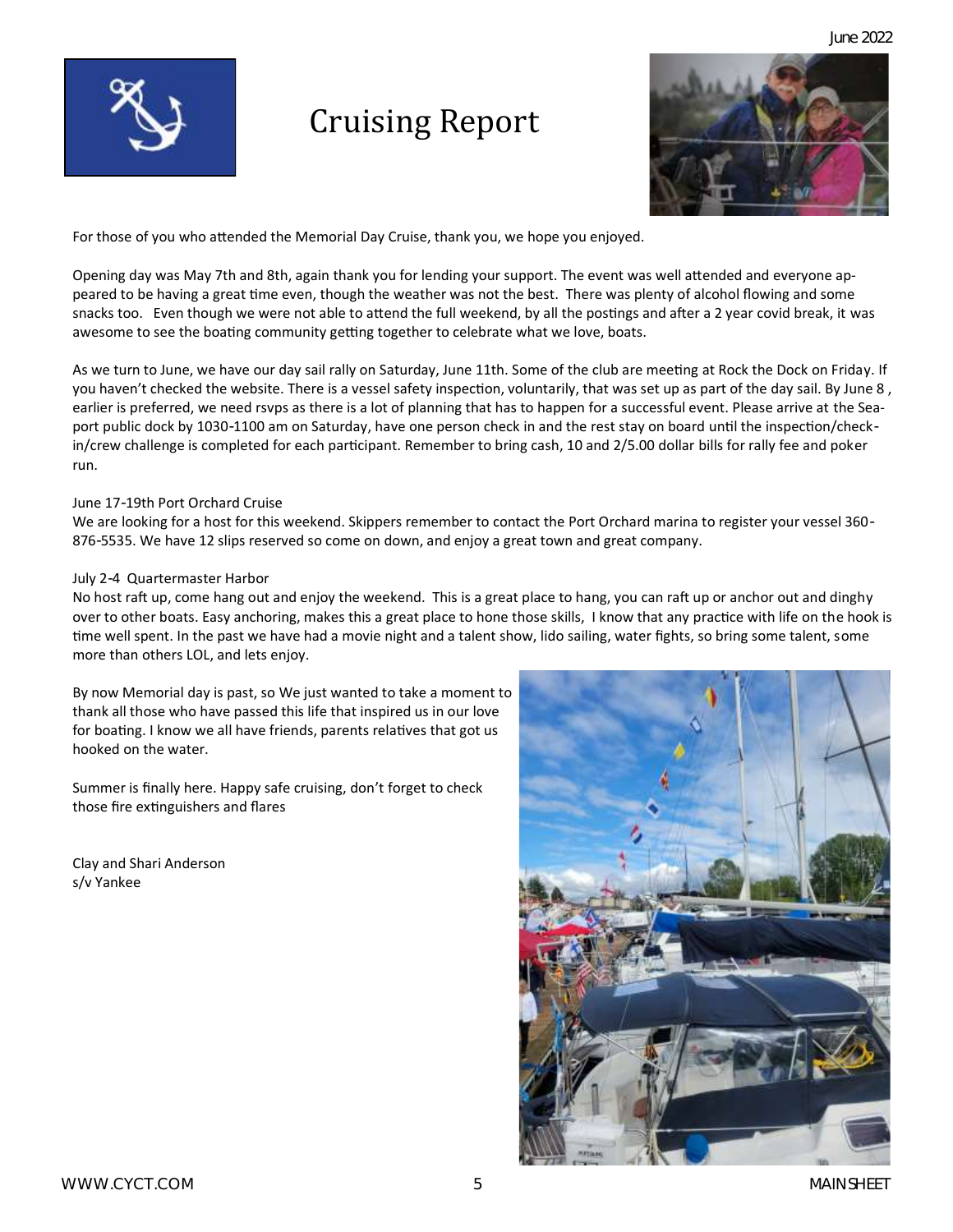

# Racing Report

WOW| What a Race on 5/18. We were expecting 15-20 knots, we got a bit more. Some boats saw 35 knot gust. On Romeo Charlie is was Rock n Roll, Shaken and Stirred. We set a course from Tyee to the Ruston sewer outflow buoy for PHRF and to a temporary mark near the Pagoda for Windseekers. That mark broke loose and was last seen adrift north of the outflow buoy. We didn't find the wayward mark until the next day a quarter mile south of Pt. Robinson.

Fifteen boats came out to race, five RET and one DNS. Discretion being the better part of valor. Those that stayed had a wild ride. GraceE reported 11 knots boat speed. Goes to 11 went to the windward mark and decided they had a win and headed for TYC ( downwind would have been fun, beating back to TYC would not.) Constellation finish 1st followed by Kahuna and GraceE. Waymaker lead the Windseekers trailed by Tatoosh. Thanks to all that came out. Kudos to those who opted out. I do question whether or not I should have called this one. Big boat did okay, smaller boats not so much. Let me know what your thoughts are at [racing@cyct.com](mailto:racing@cyct.com). Here is a link to the view point on RC [https://](https://photos.app.goo.gl/HoufSreC2XwYBsyT6) [photos.app.goo.gl/HoufSreC2XwYBsyT6.](https://photos.app.goo.gl/HoufSreC2XwYBsyT6) Thanks Ross Chamberlain on Work Release for the video's. Also credit to Ross and Becky for volunteering for RC.

On a different subject. Out of the last six races, boats have interfered with departing deep draft vessels three times. This is unacceptable. These vessels have limited maneuverability and require us to keep clear. One of Race committee's only options would be to postpone starts until the traffic is clear. As we know delayed start could be detrimental to our races given light air conditions near dusk. Let's do our part and share the waters. We'll see you on the water!

> Don Kimball **Rich Morales** Race Chair **Co-Captain** SV Cool Kat SV La Gitana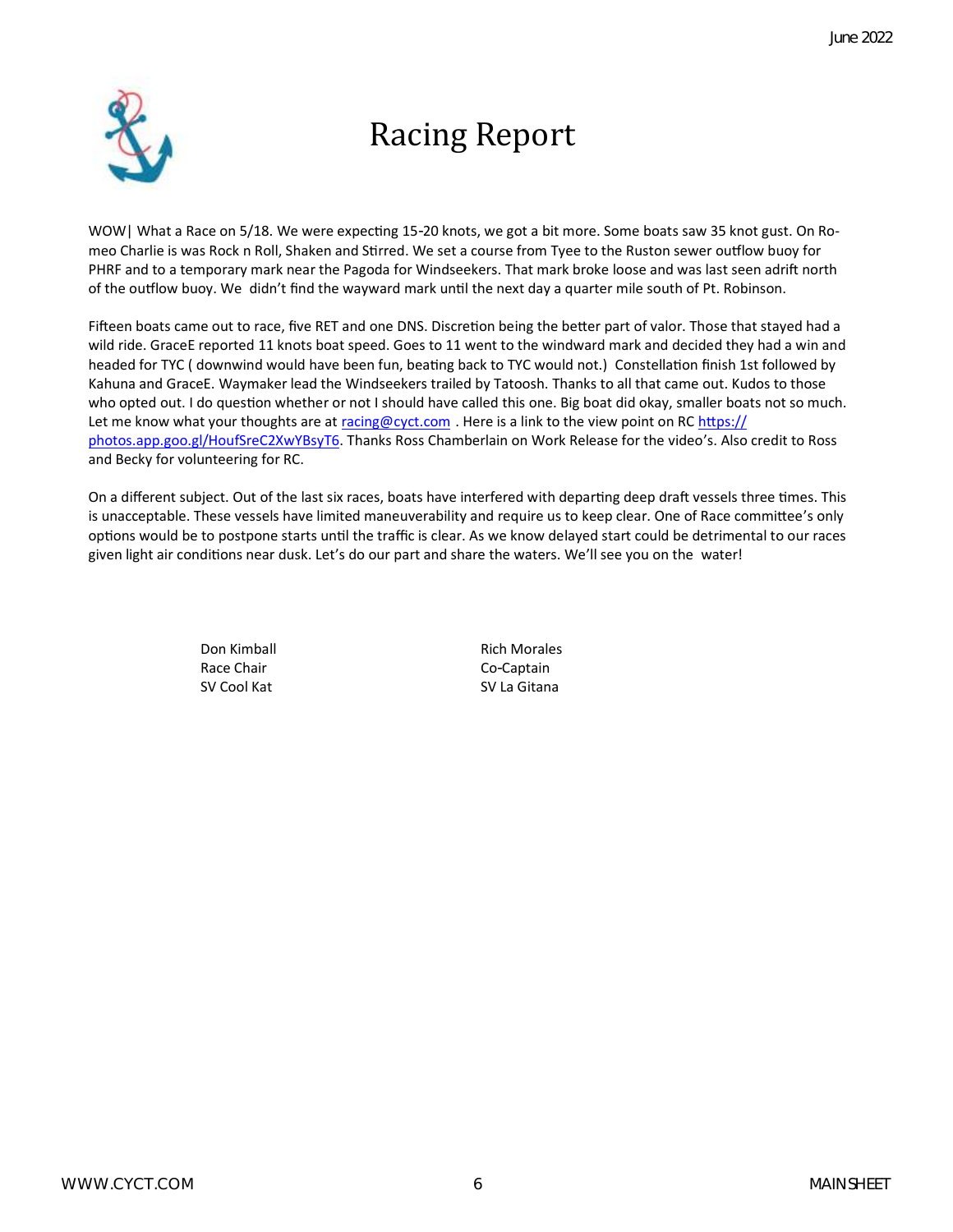Hey Club Members, Hooray it's almost Summer!!

We have been having a GREAT membership drive!! Thank you to all those members that have sponsored new members you ARE AWESOME!

Membership Report

We have one more month of the Membership Drive so let's make it count.

We have the Sail Rally coming up June 11th, be sure to come out with new and old friends to crew on your boat and bring your marina neighbor boat to join you. It is such a fun and informational event, what with the Trivia Questions, looking for sealife and the boat safety inspection. Hope to see you there.

We do have new Members to introduce at the General Meeting this month. Don't forget the General Meeting will be held at the Clubhouse at Tyee II. Bring something to BBQ for yourself and something to share. June 13th 6:00pm social hour (BBQ) and 7:00 Meeting.

New Members to be introduced are:

Emily Wood joining as a Crew Member, Sponsor Joy and Gary Ballentine

Steve and Lanita Edvalds joining as an Active Member. Their Boat is a Hunter 31 named Blind Faith, Moored at Foss Harbor Marina. Sponsor Jeremy Bush.

Heidi and Rhett Flaming-Buschman joining as an Active Member. Their Boat is a Gemini 105M Catamaran named Heat Retreat, Moored at Tyee Marina. Sponsor Greg Greene.

Ross Fredrickson and Corinne Barker joining as an Active Member. Their Boat is a Columbia MKII named Leaky Cauldron, Moored at Tyee Marina. Sponsor Erik Mikkelborg.

Please come to the General Meeting June 13th and help us welcome them into our AMAZING Club.

Birthdays to Celebrate for June are:

| <b>Tim Garchow</b>   | 1st              |
|----------------------|------------------|
| Chuck Queen          | 4th              |
| Gordon Bock          | 6th              |
| Janice VanRavenswaay | 7th              |
| Kyra Gautensen       | 8th              |
| Jennifer Leitzinger  | 8th              |
| Ed Pinkham           | 13 <sub>th</sub> |
| Mark Stopka          | 16th             |
| Lydia Zepeda         | 19th             |
| Michael Brygger      | 21st             |
| Penny Shen           | 21st             |
| Matt Thomas          | 25th             |
| Courtney Tuck        | 29th             |
| Dana Bachellerie     | 30th             |

See everyone soon, so many fun things with the club to do in June.

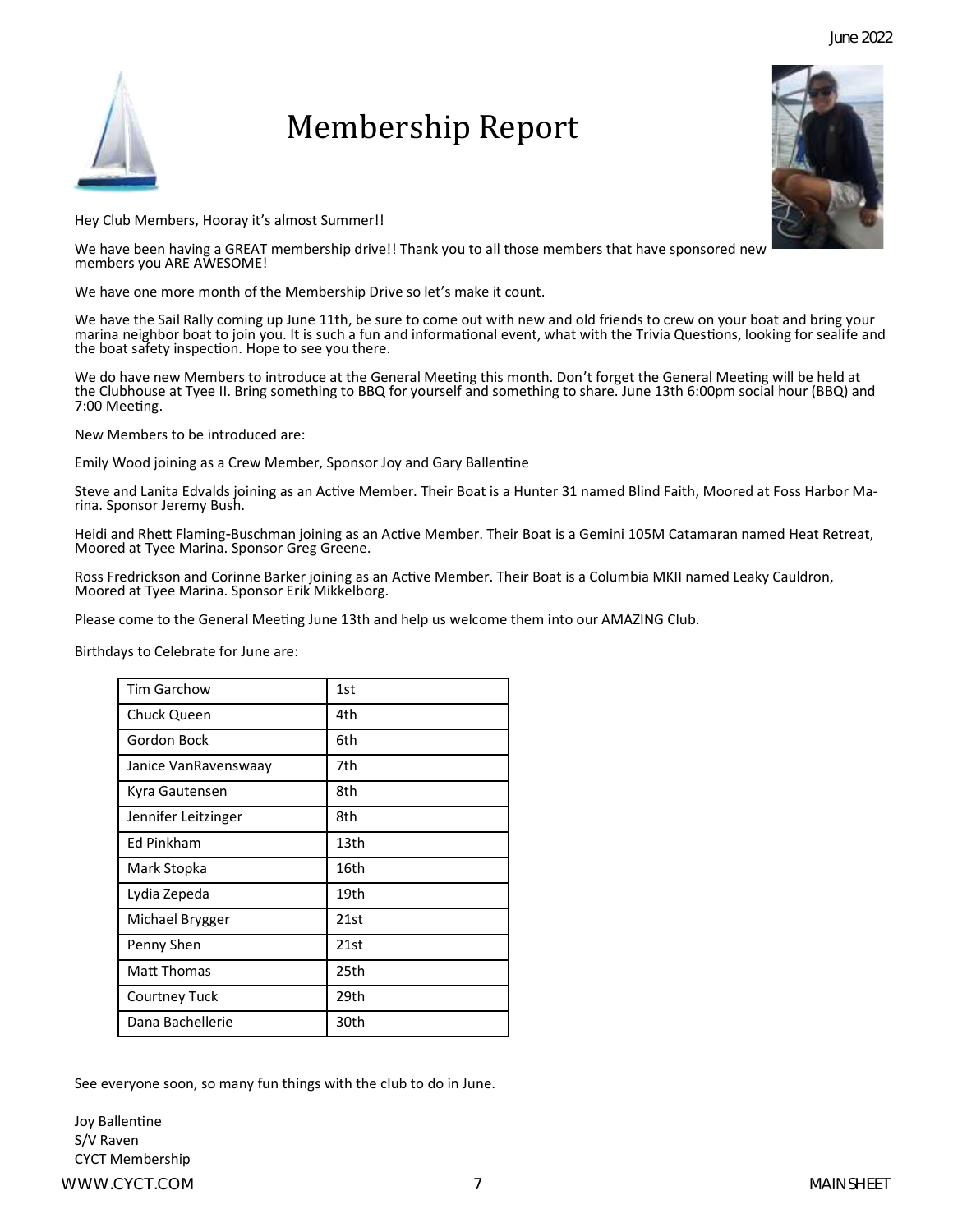

# **Lido 14 – Fleet 82 News**



There is no doubt that this year's colder than normal weather has put a damper on our Lido fun, but even so, last Friday, May 20<sup>th</sup> we managed to launch three boats: Pickle (Chuck Queen and Goober), Ping Pong (Penny Shen and Yuliya Lawrence), and Tally Ho (Greg Greene and Brendan Smith) for our first Fun on Friday, and fun it was!

In other Lido news, we have decided to scale back the July **Fun Summer Regatta** to a one day event, Saturday, June 23rd, which to be held out of Tyee. There are a few boats in our fleet that will have absent skippers that weekend, so if you are interested in chartering one of these boats for this event then please contact Greg Greene for details.

| Date         | Event                                       | <b>Notes</b>                                                                                                          |
|--------------|---------------------------------------------|-----------------------------------------------------------------------------------------------------------------------|
| June 5       | Sunday Fun Day: Clinic & Sailing            | <b>Clinic Topic: Racing Rules of Sailing</b>                                                                          |
| June 12      | Sunday Fun Day                              | Meet at dock after 2pm, sailing until about 4 pm                                                                      |
| June 17      | Fun on Friday                               | Meet at dock after 5pm, start sailing about 6pm                                                                       |
| June 26      | Sunday Fun Day: Clinic & Sailing            | On Water Clinic Topic: How to Nail the Start                                                                          |
| July 3rd     | Sunday Fun Day                              | At Quartermaster Harbor, in conjunction with<br>the Fourth of July Cruise                                             |
| July 10      | Sunday Funday: Clinic & Sailing             | Clinic: Last Preparations for the Regatta                                                                             |
| July 23      | Fun Summer Regatta                          | Hosted by Corinthian Yacht Club of Tacoma<br>Skippers Meeting at 11:00 am at CYCT Club-<br>house, First Race at 1 pm. |
| August 5 - 7 | Willamette Sailing Club's Al Morris Regatta | Racing starts Saturday<br>Location: Beaver Bay Campground, Sherman Rd,<br>Cougar, WA 98616, USA                       |
| August 4 - 7 | Lido 14 Assoc. National Regatta             | At MBYC San Diego                                                                                                     |

**Current Schedule** through the early August:

### **Fun on Fridays / Sunday Fundays**

The Fun on Fridays and Sunday Fundays schedule will be weather dependent. If the weather for an upcoming Friday looks disagreeable, then we might push out to Sunday that week. We will try to make that call by the Wednesday evening beforehand.

### **Fun Summer Regatta (July 23)**

The Regatta base of operations will now be at the Tyee/CYCT Clubhouse with races most likely held just outside of the Tyee Marina.

### **Lido 14 Nationals Regatta (August 4 – 7)**

If you want to participate in the Lido 14 Association Nationals Regatta at **Mission Bay Yacht Club in San Diego, CA**, please contact Greg Greene asap. Any Lido 14 Association member with current paid dues can participate provided their Lido 14 boat has to be measured and passed as class legal. Fleet 82 Tacoma will begin measuring boats in April 2022. The plan of events includes:

Thursday, Aug - 4: Registration open all day / Tour of Mission Bay and course Friday, Aug - 5: Qualifying races (to determine Gold or Silver flights). Welcome party. Saturday, Aug – 6: Gold and Silver Fleet race days. 12 to 4 pm Sunday, Aug-7: Final day of racing and trophy ceremony. 12 pm to 5 pm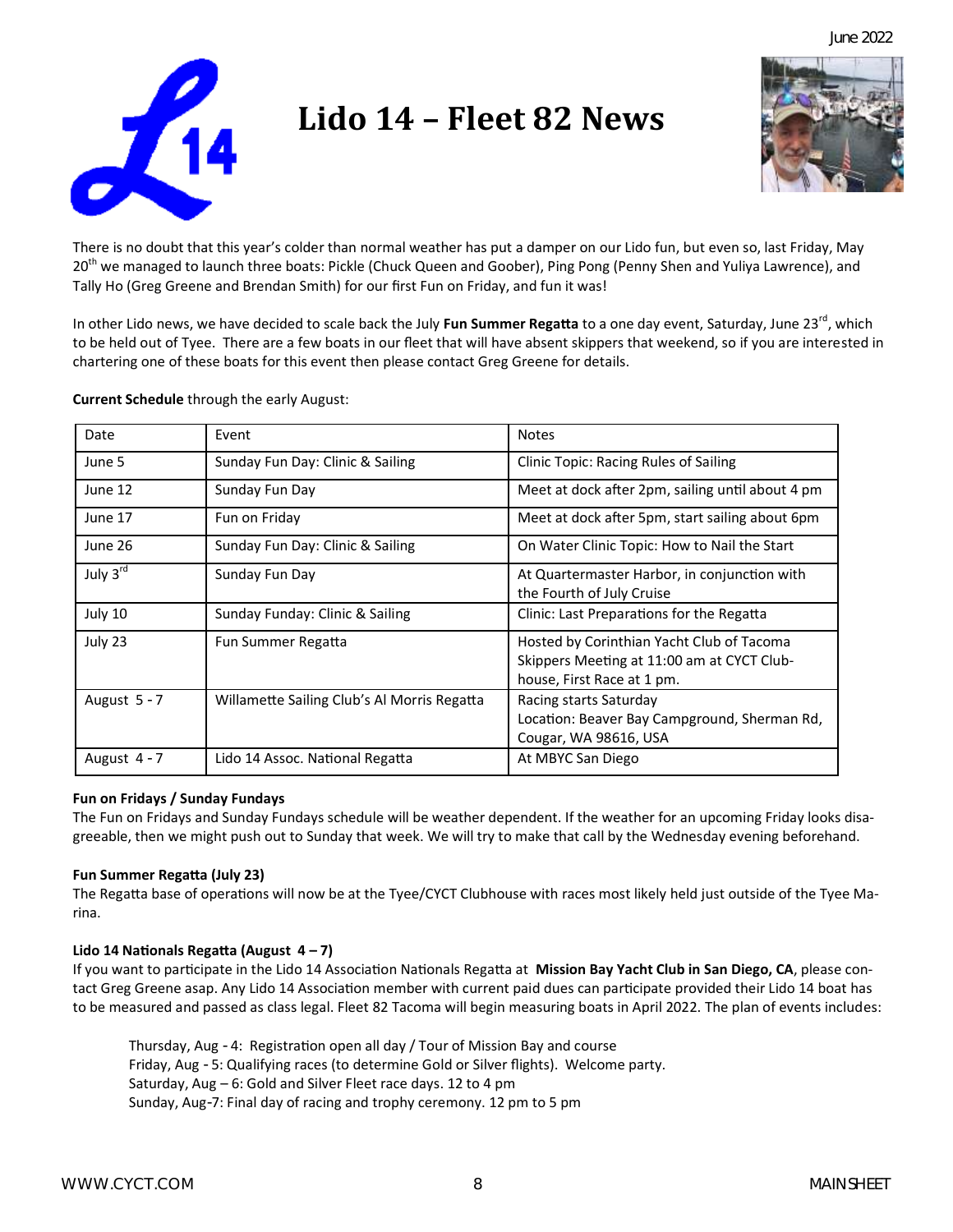

Housing for out-of-towners can be arranged. Boat/trailer parking will be available at MBYC. Boats will be hoisted in and out of the water each day, so you will need to provide your own internal sling. If you want to race but cannot bring your own boat, then potential boat charters can be arranged. This is open only to current, existing Lido 14 Association members. More details and registration can be found at<https://lidochampionship2022.com/>

Here's to warmer days and lots of fun Lido 14 sailing!

Greg Greene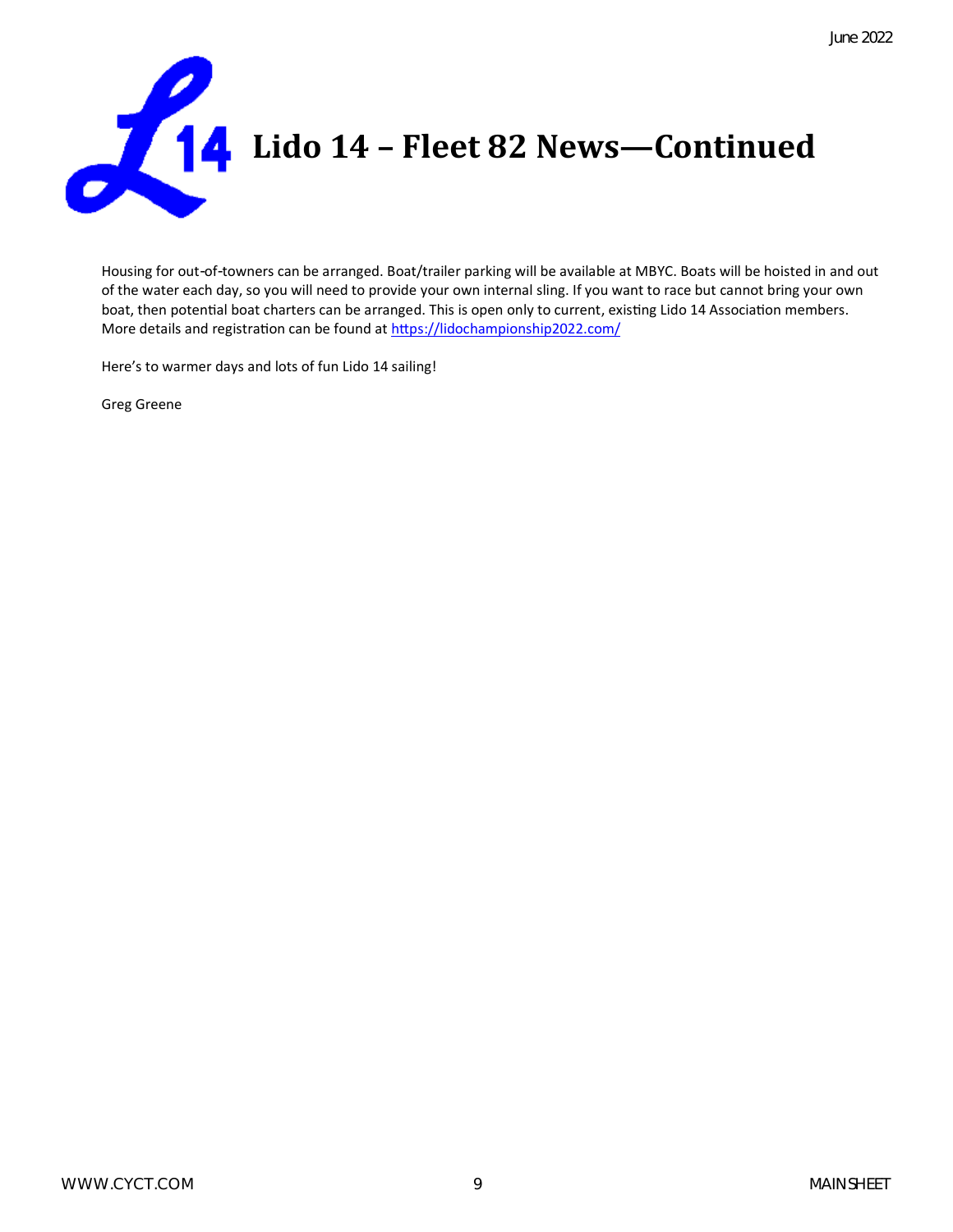# Special Feature

## CYCT - 48 Degrees North Cruising Day Sail Rally Article Submitted by: Jeremy Bush

Do you need motivation to get your boat out on the water? Are you looking for a fun and relaxing way to help people experience sailing? Do you want a great way to have fun with your family? Or are you and your club looking for a new unique and fun activity on the water? Whether you are looking for reasons to use your boat, or find a new and amazing event as an idea for your club to host, the Corinthian Yacht Club of Tacoma has started hosting what we call "Cruising Day Sail Rallies." These events are an epic way to untie from the dock, socialize with other sailors, get your friends out on the water in a non-competitive (ok, slightly competitive) way, and experience a fun and relaxed day out on the water. As our previous Cruising Captain Greg Greene said, "This event is a "Rally," not a race. It does not matter who finishes first. The boat with the most points is the winner."



So what is a Cruising Day Sail Rally? It is NOT a race! But the entire day is based on many varying challenges. First, you have to show up to the meeting location for the first challenge, which starts with a safety inspection where you get points based on having all of your safety gear and appropriate burgees and flags flying. Then, we have been tasking a randomly selected crew member with tying a knot or two (also selected at random). I hope you brought some seasoned crew with you! If not, it's ok, as this is only a couple of points. Next, we host a skipper's meeting to go over all the rules and tasks for the day. Points on the water are generally gained by following all of the instructions, and making sure they are completed in order. The course is unknown by any of the boats until you open your first clue.

Here is a quick synopsis of how the day has typically gone for our last few events:



Each skipper is given a packet for the day, containing several envelopes for each of the clues. Envelopes for the clues include either the right answer and a standard playing card (for the best poker hand at the end of the day), and a course heading, or if you got it wrong, you'll know. Each right answer gives you a point, each incorrectly opened envelope means you don't get that point. Using the correct envelope, it is time to set off. You'd better have your sails ready to go, because an extra point goes to those that use less than a set amount of motoring time. While you are out, spotting wildlife and posting to the club's facebook page gets you additional points. Once you reach the destination of your first clue, you usually round a buoy with some sort of distinguishing mark that helps you determine the answer to the next clue. Get it right, and you'll know your next course heading. Oh, and I hope you submitted your nautical-themed trivia

answers and score before rounding the mark (which you have to send a photo to the organizer with a crew member in the shot) before rounding. If you don't, your trivia points don't count for that leg of the course.

See how following the rules in-full can get a little confusing? But that is the point. This event keeps your crew engaged the entire time - whether the crew are completing trivia while heading towards the next mark, watching for wildlife, or making delicious snacks and beverages, oh and don't forget, sailing the entire time!

I'll share a fun experience from a rally I attended, just to give you an idea of how fantastic this event can be. For this rally, I did something I never do - I put an open invite out on facebook for people to come sailing. I had no idea who would respond, but this is a social event, and a fabulous way to get people some experience on the water and for recruiting. Well, I ended up with two club members, an ex-coworker, someone who lived in my old building and her friend, someone I met from a birthday party the night before, and a few other random friends. The day started with everyone meeting at the boat and some general awkwardness of 10 people getting together who knew nothing about each other. After the entire crew made it aboard, I left for the skippers meeting, leaving them all to their own devices. After being gone all of 15 minutes, I returned to raucous laughter from the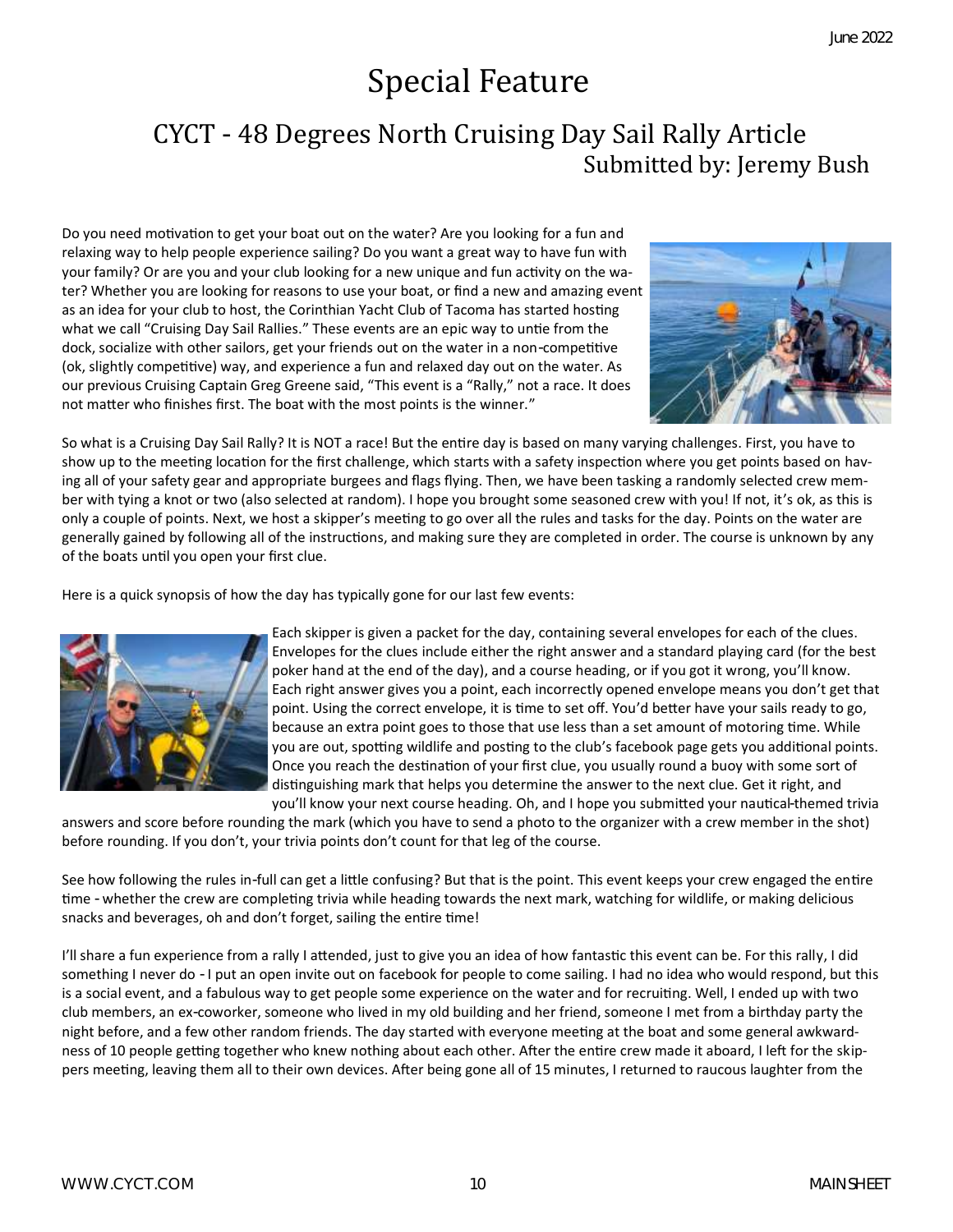## Cruising Day Sail Rally - Continued

boat of a gregarious group of people that had somehow already gelled into a cohesive crew. We went over safety rules of the boat, how the day was going to go, and prepped for departure. Within a couple of minutes we were underway sailing, and had started dividing the crew into different groups – one for trivia, one for navigation and sailing, and others to look for wildlife and keeping tabs on engine use time, and snacks of course. Over the course of the day, we experienced the best of what the

PNW had to offer- steady wind, wonderful warm temperatures, sunshine, glorious Mt. Rainier towering over Commencement Bay, and beautiful teal water that we are graced with in summer down in Commencement Bay. Halfway through the race we even had time for a quick swim. I honestly doubt I could ever have that many people get together and merge so seamlessly, but I hold out hope that it was the pure magic of this event. The fact that it brought people together into an event they'd never done, and were instantly engaged, not only because they had to sail a boat, but because they all immediately had a job to do as part of the crew. We all know what it's like to be on a sailboat for the first time, having no idea what a sheet or halyard is and what they do, but everyone can think about trivia and participate in the activity, and it brings people together in a way I haven't seen before.



Many of our club racers have even started attending these events. And I quote one of our racers as saying "This is the most fun I have ever had on the water, including racing." One of my random crew members who had been in Washington for a year also said "This was the single greatest event I have attended the entire time I've been in Washington."

The gloom and doom of winter is still upon us, but in writing this article, I have become invigorated by the thought of doing another one of these events. I truly believe that these are one of the best events on the water. I, and our club, would love to have any boats or clubs come out to participate, even if just to learn how to host these with your club. Would your club like to make a weekend event out of this and also join in? We could definitely use help in coordinating, as these can prove to have a



[ing@cyct.com.](mailto:cruising@cyct.com)

Our next event is scheduled for June 11th. Exact time and locations will be posted on our website at [www.cyct.com.](http://www.cyct.com) Mark your calendars and get your crew lined up. We'll see you on the water. Pre-registration will be required to plan for instructional and rally materials and prizes. Happy sailing!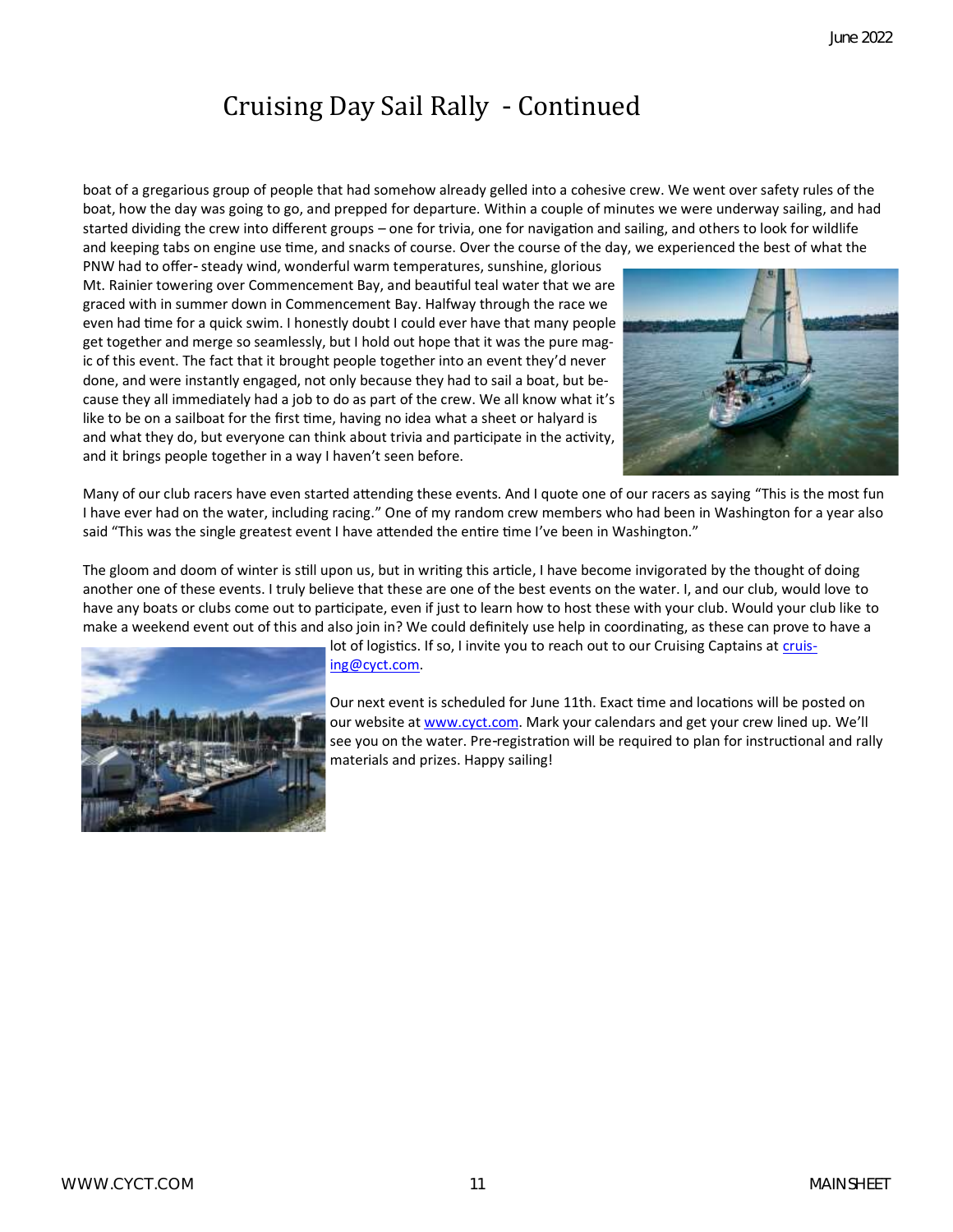# June Calendar

For June events, please check

**Upcoming Events** on CYCT Website

View [Upcoming Events](https://cyct.com/events/month/2022-06/)

OR

CYCT Facebook page

<https://www.facebook.com/groups/257572770984529/>





VA Approved-Mariner Proven

## **U.S. Coast Guard Captain's License Training**

OUPV / 6-Pack . Upgrade OUPV to Master 100 Tons Commercial Assistance Towing . Auxiliary Sail Endorsement<br>FCC Marine Radio Operator Permit . License Renewals Maritime Licensing and Consulting Services



Experience the Flagship difference for yourself! Enroll today! (253) 905-5972 www.flagshipmaritimellc.com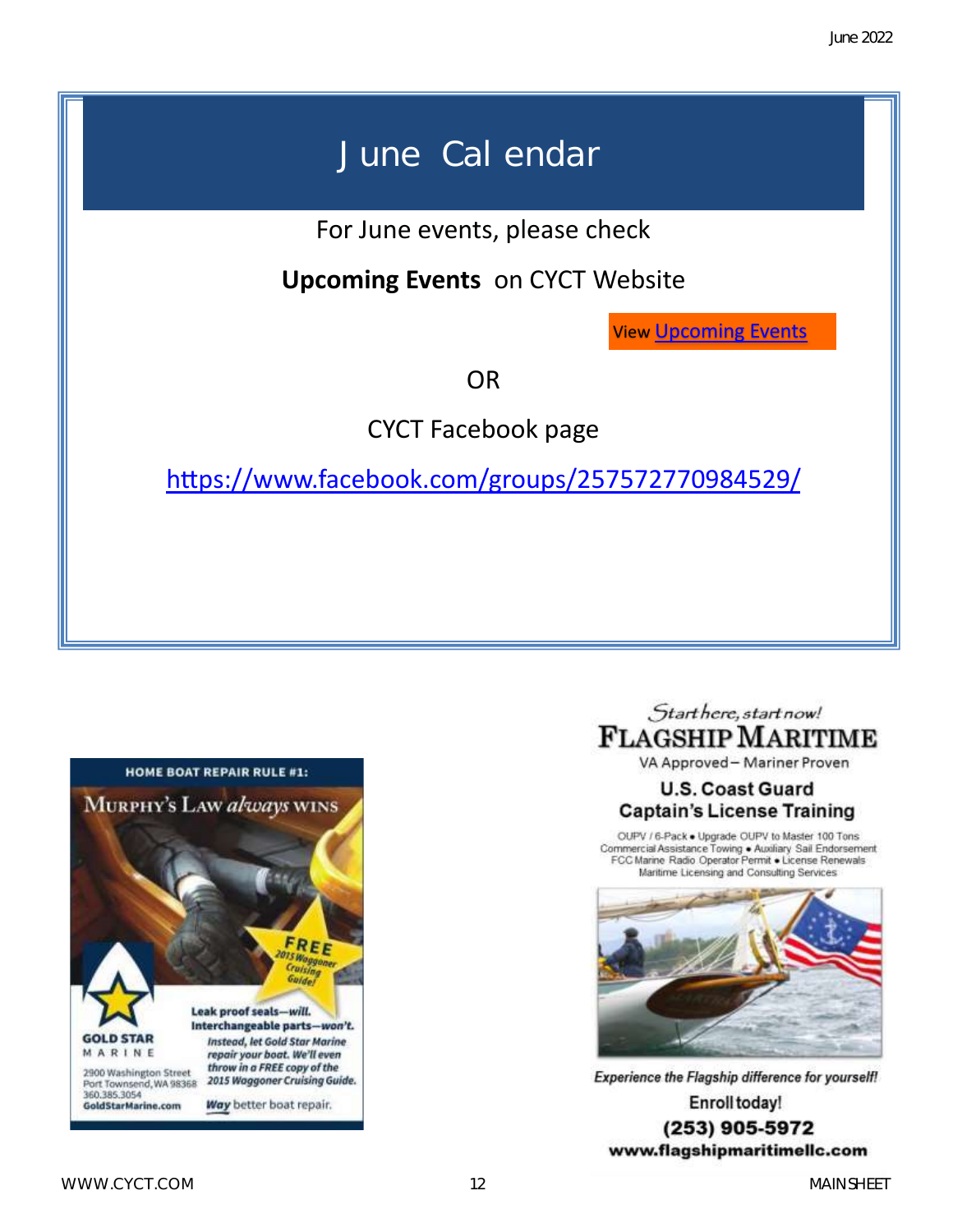

## **Basic Rules**

- You must be a CYCT member or sponsored by a CYCT member to post an item.
- Each month the CYCT posting member must submit their items for sale before the 25th of the month (send your post to [mainsheet@cyct.com](mailto:jcoyne@live.com?subject=Post%20for%20sale%20in%20Mainsheet)).
- **Items must be submitted each month or they will not be reposted**.
- You are responsible to sell your item so you must include your contact information (items without contact information will not be posted).

### **FREE**—5' Oars

Contact Don Kimball 206 793-7414 (call or text)



### **FREE**

Contact Don Kimball 206 793-7414 (call or text)



## Gardyloo Consulting LLC

#### Eric Nelson - Manager

253-380-3947 [gardyconsult@gmail.com](mailto:gardyconsult@gmail.com)

Residential and Commercial New and Renovation Work

Construction Management and Estimating, Constructability Reviews, Site Planning, Work Scope Development

Erosion and Sediment Control Design, Review, and Monitoring